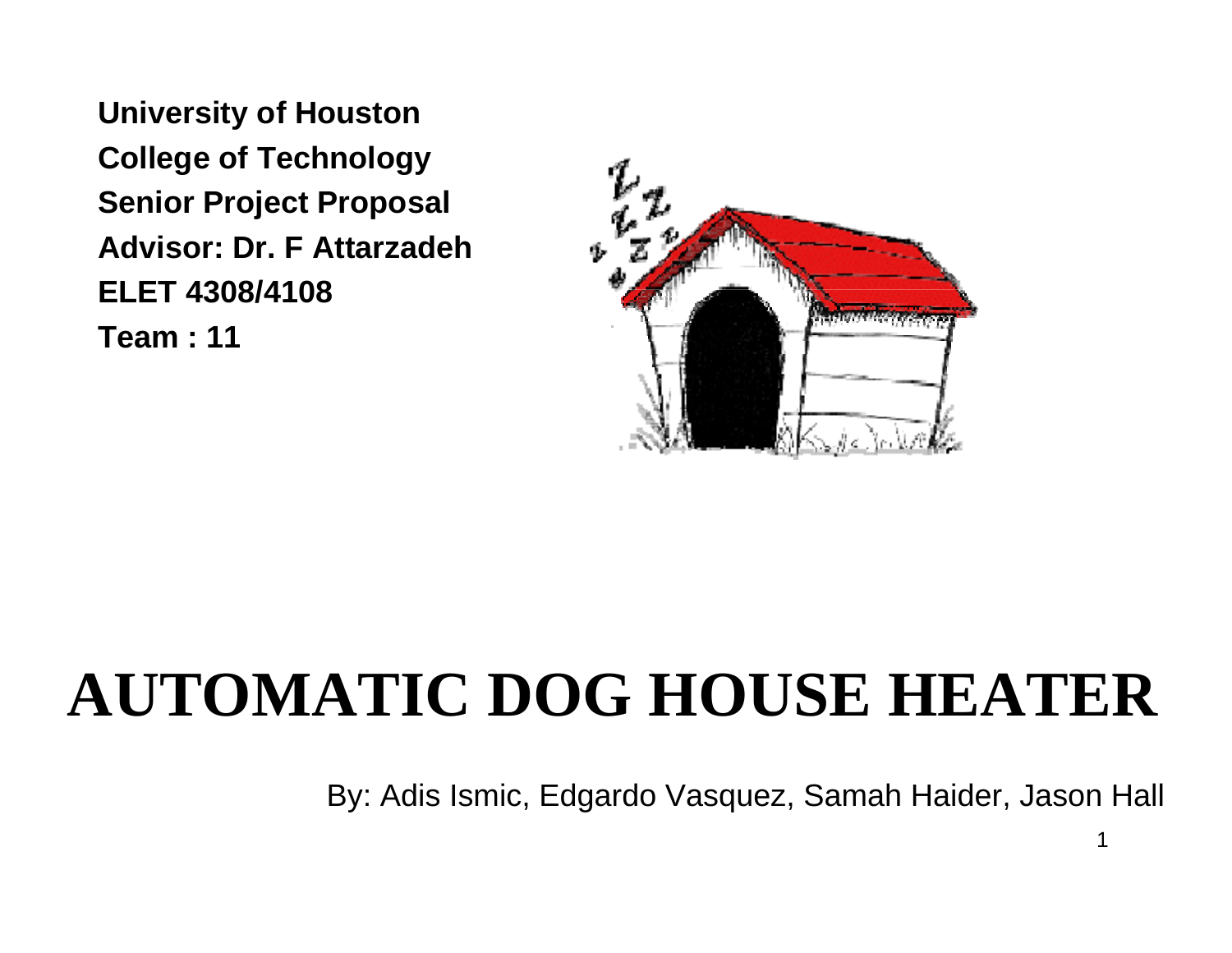# Dog Heating Team

#### **Team Number 11**



#### **Jason Hall :**

Introduction, objective, motivation



#### **Adis Ismic**

Project description, specifications, Alternatives



#### **Samah Haider**

**Software, project schedule** 





#### **Edgardo Vasquez**

Construction, cost analysis, commercial usage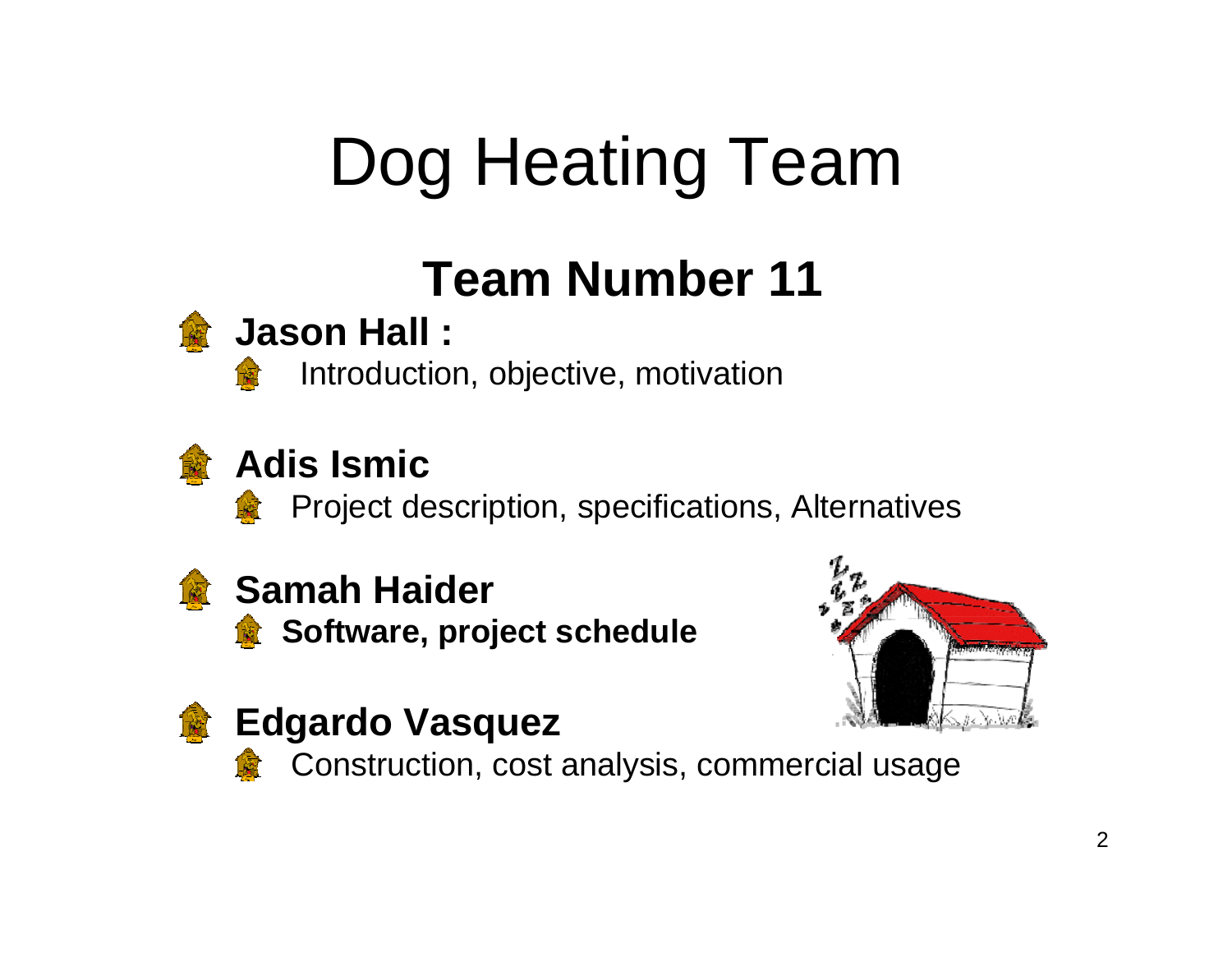# **Dog House Heater WHY?**



• How many dogs, unable to get out of the freezing wind, will die helplessly on the ends of their chains while the SPCA says that it cannot prevent the keeping of dogs this way because it is "reasonable and generally accepted practice of animal

manageme

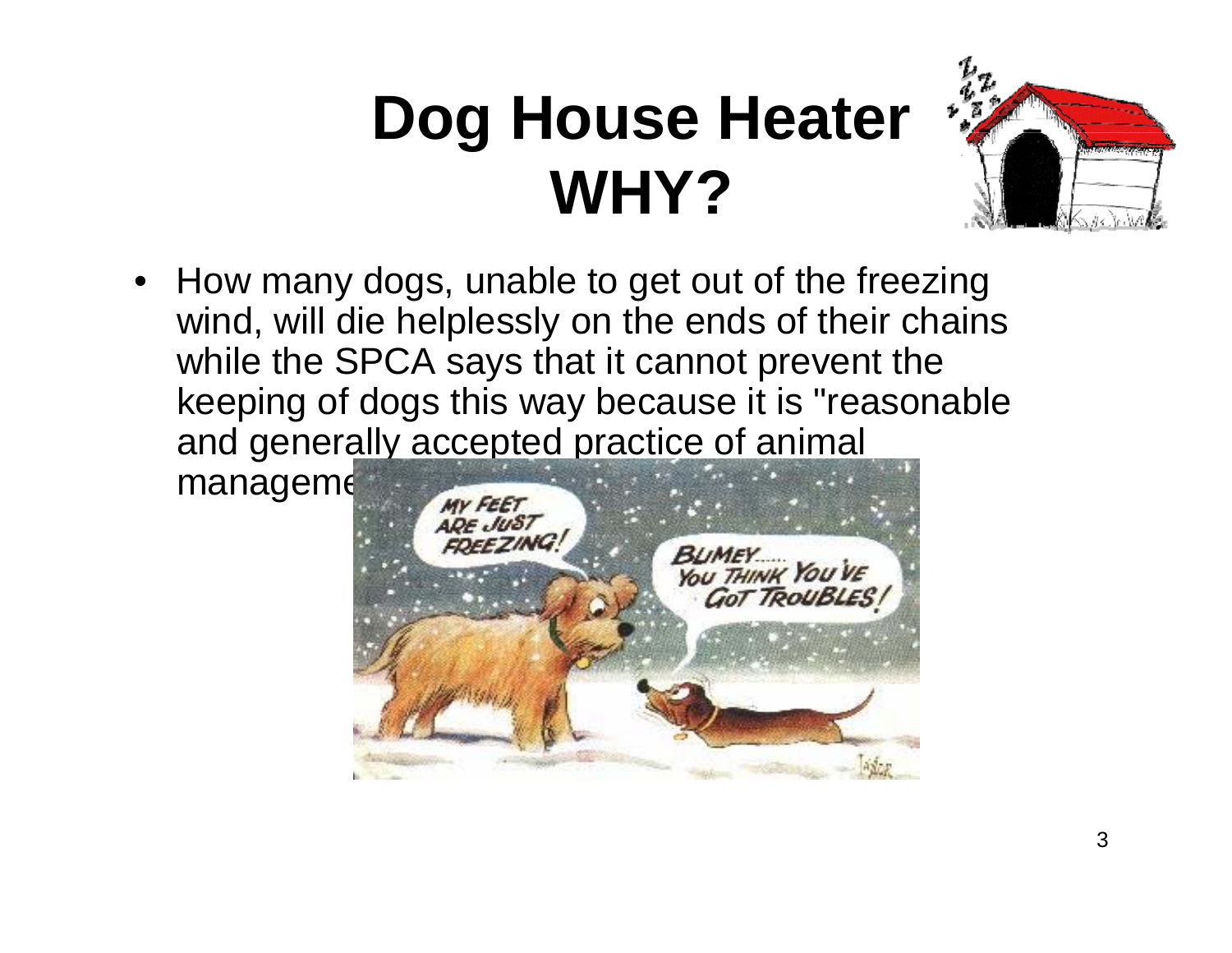# **A.D.H.H.**Product Objective

#### SAVE DOG LIVES IN COLD WEATHER, BY IMPLEMENTING OUR PRODUCTS IN EVERY DOG HOUSE.

Our product will target pet owners that live in the northern part of the country where cold temperatures is a serious issue.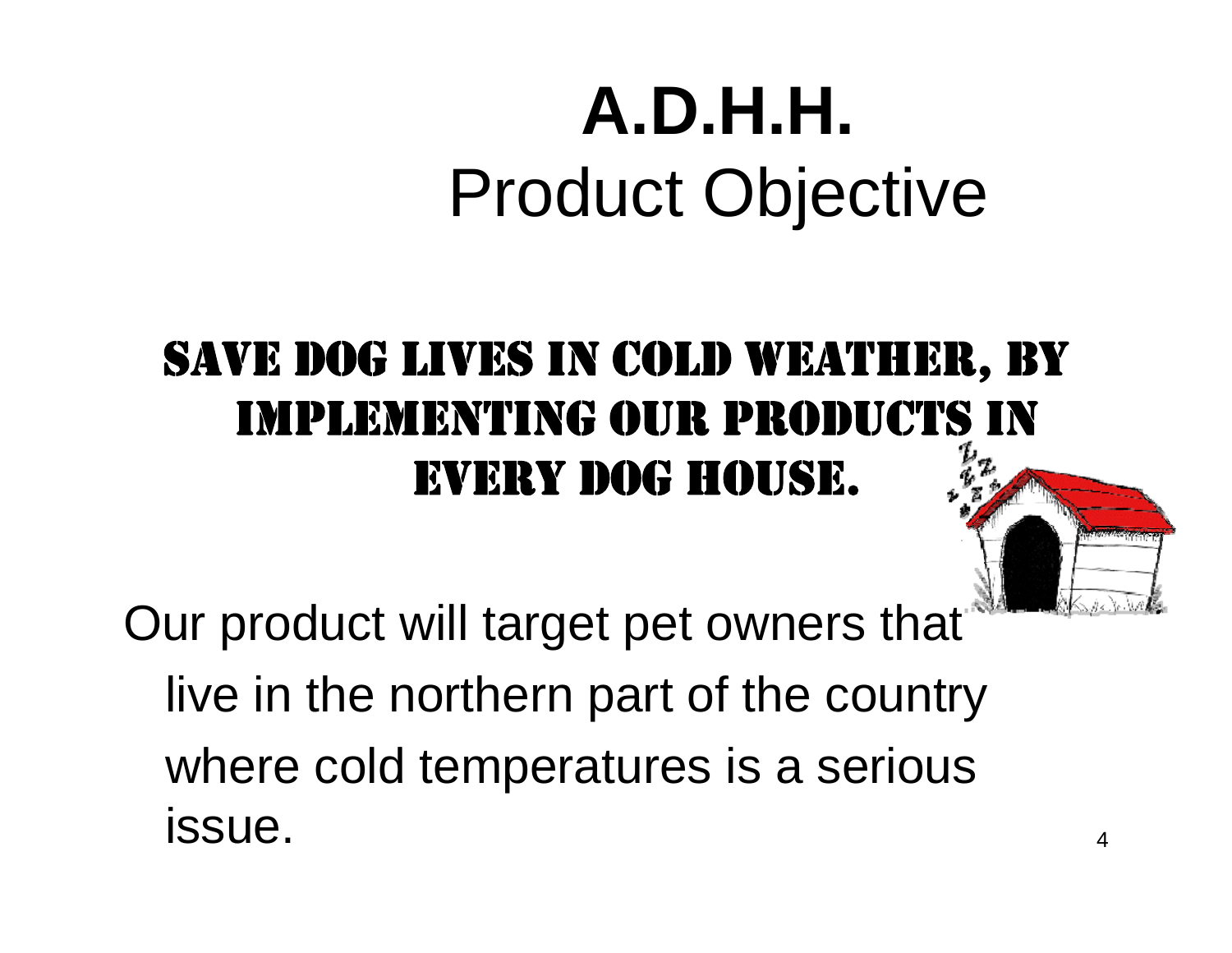#### Dog House Heater Product Explanation

How does the product work?

Checks if the temperature is below the desired level

- •Checks if the dog is present in the dog house
- •If all the conditions are meet
	- •The heater will be executed

• All conditions will be checked again



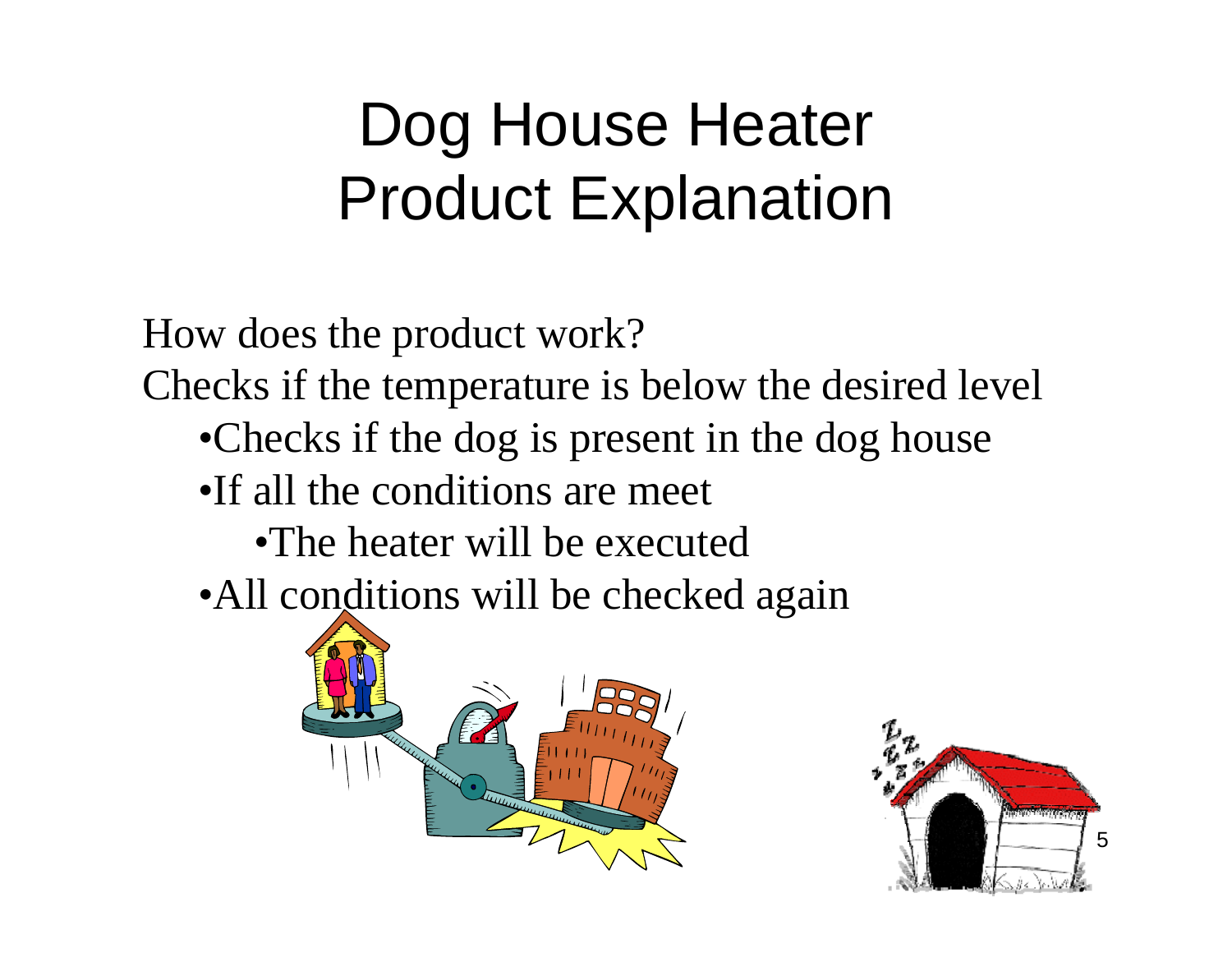#### Dog House Heater Component Explanation

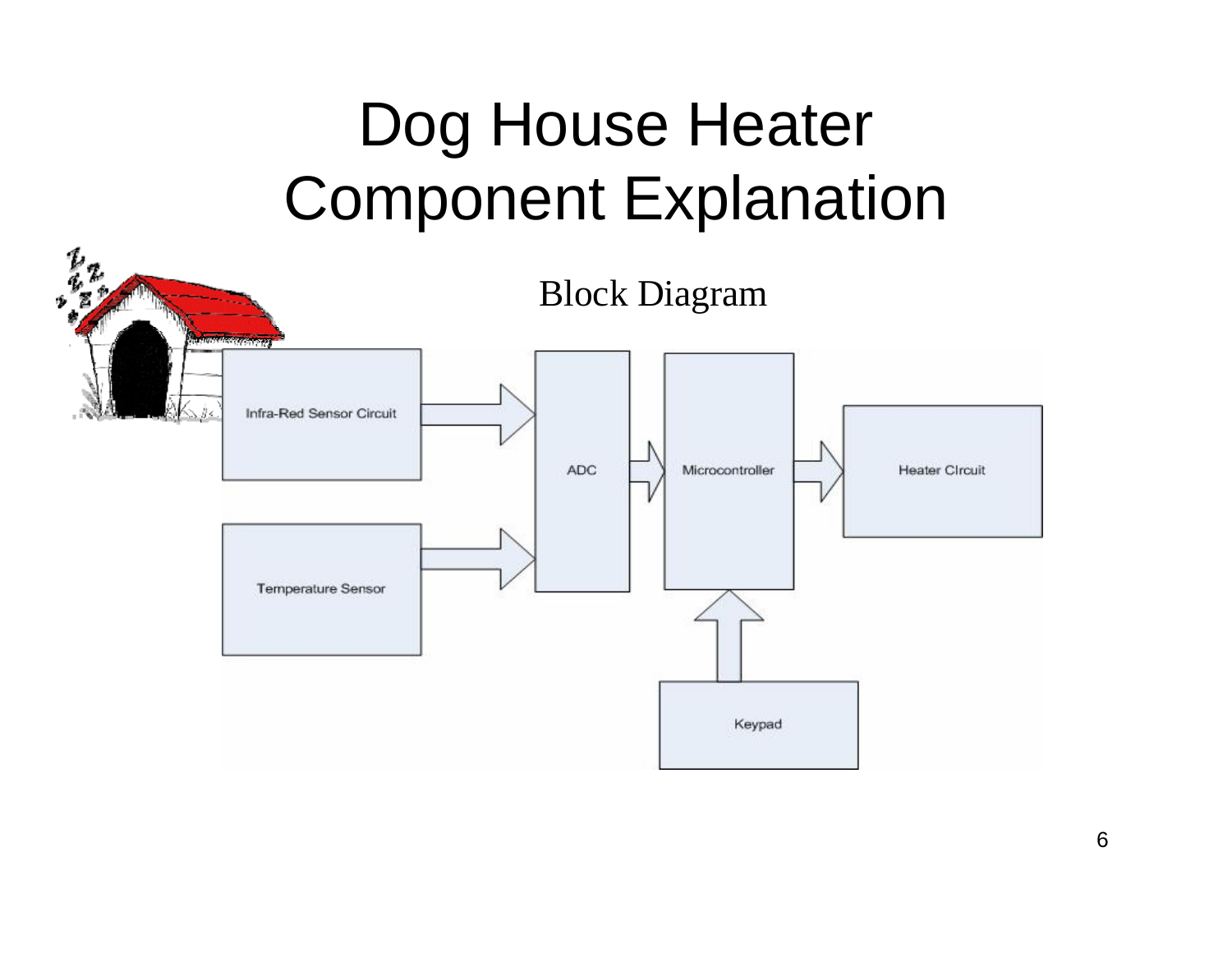#### ADHH: Circuit Diagram



• Heater Circuit **Infrared Circuit Diagram**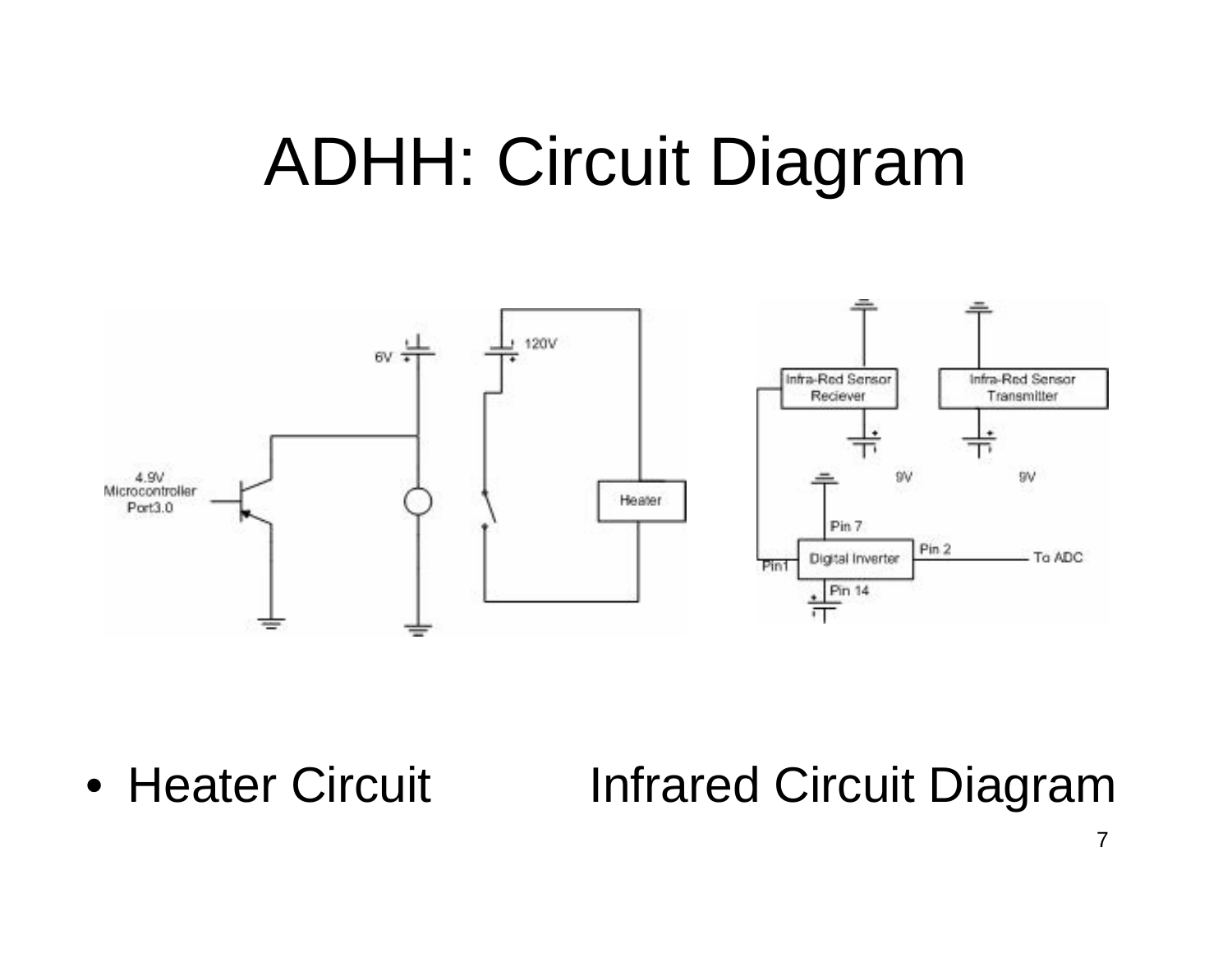## ADHH: Program Flowchart

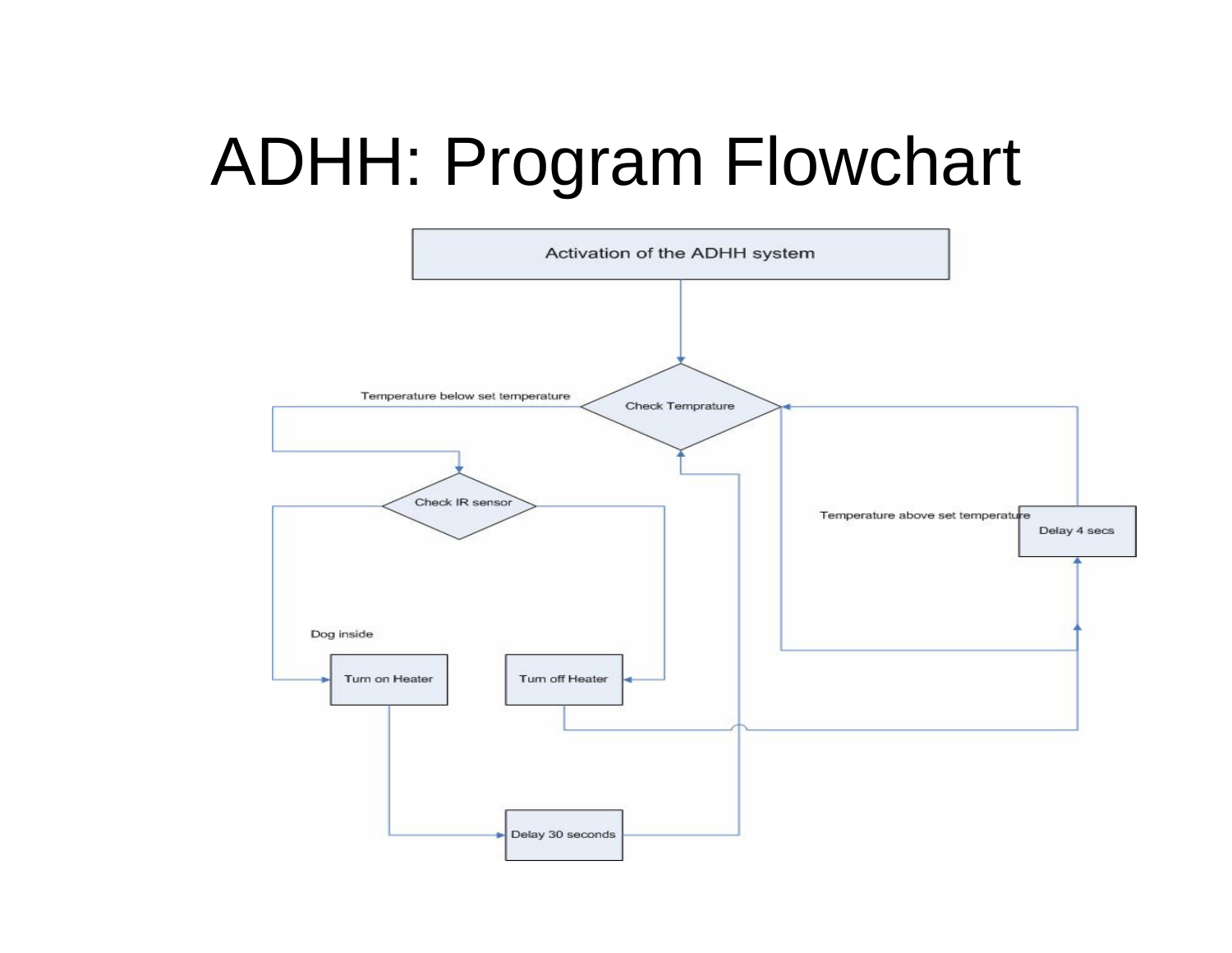#### ADHH: Part of Code

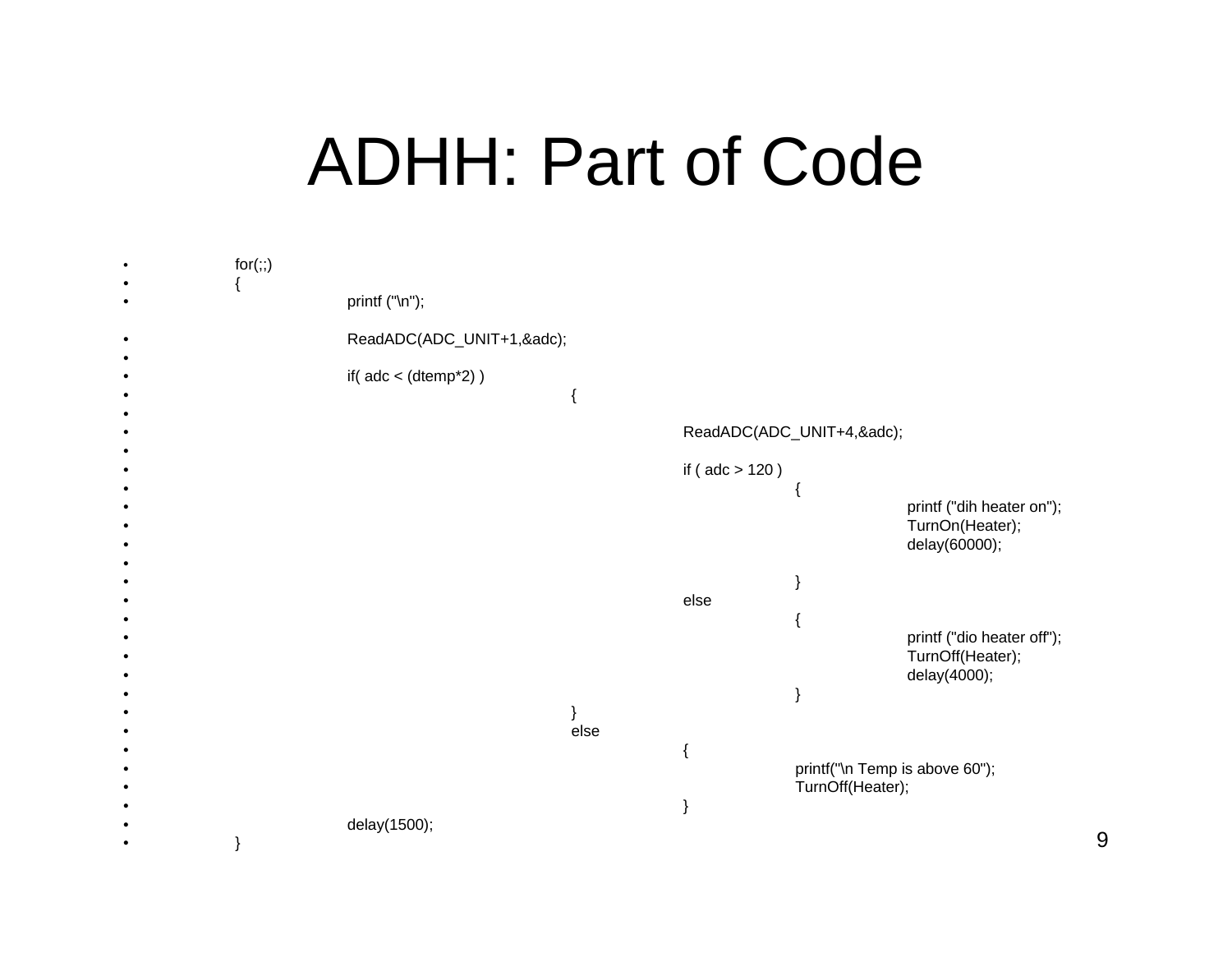## ADHH: Estimated Cost

| <b>Item</b>                       | Est. Cost |    |
|-----------------------------------|-----------|----|
| Microcontroller 8051              | \$70.00   |    |
| Infrared Beam sensor MK120        | \$20.00   |    |
| Wood for dog house                | \$85.00   |    |
| Heater                            | \$20.00   |    |
| Relay                             | \$5.00    |    |
| Switch                            | \$2.00    |    |
| Inverter                          | \$1.00    |    |
| LM34 Temperature sensor           | \$7.00    |    |
| <b>Basic Switching Transistor</b> | \$1.00    |    |
|                                   |           | 10 |
| Total                             | \$210.00  |    |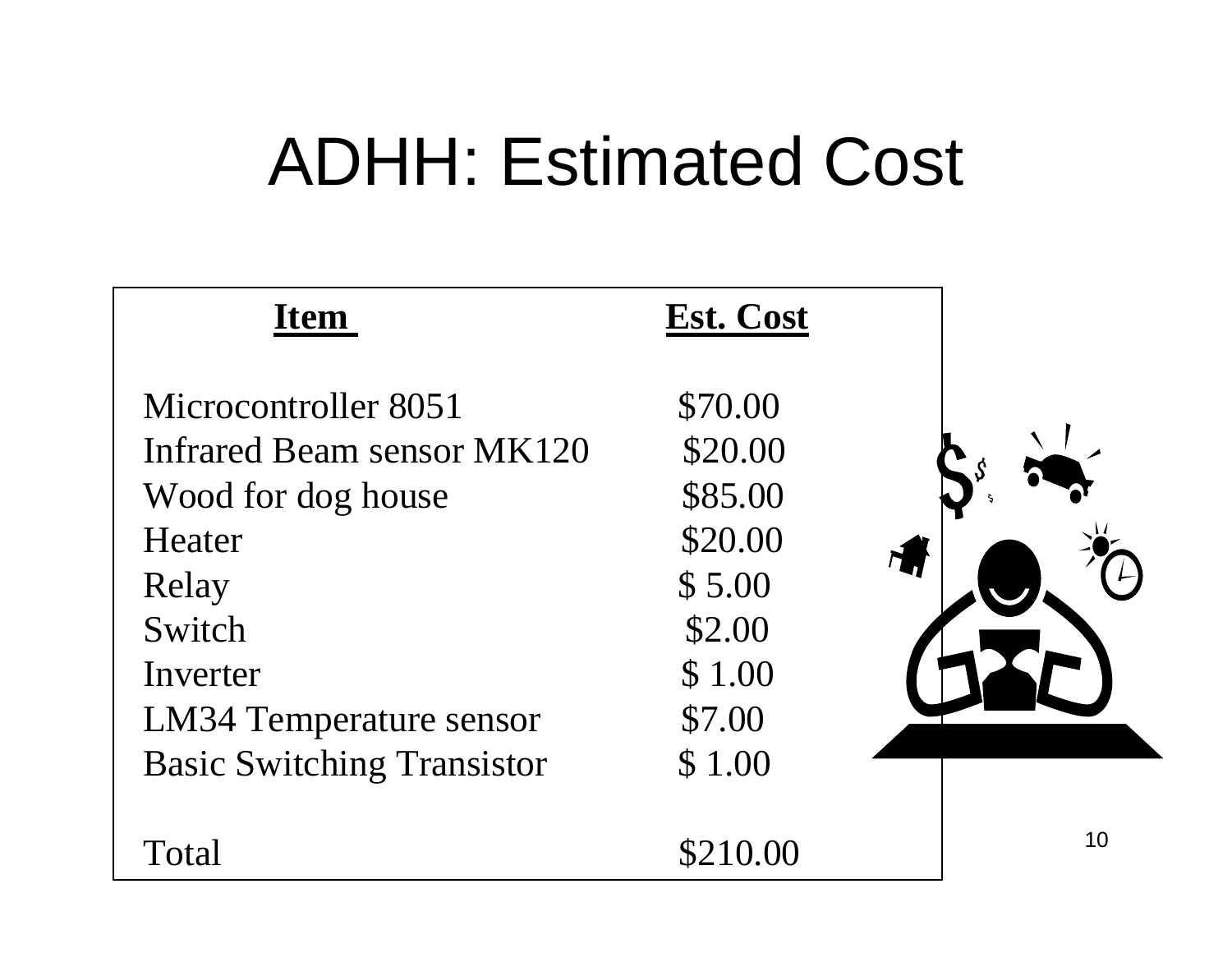# ADHH: Construction

- Types of Wood:
	- Cedar-most expensive but it can withstand the environment
	- Plywood-cost efficient but must be protected from the environment
- IR Beam Sensor Enclosure:
	- Clear enclosure to make sure the receiver is receiving the transmitter signal
	- Movable stands on the Y axis for a up and down layout.
- Removable Roof:
	- $\bullet$  Roof is supported by 4 bolts witch can be taken off $_1$ for complete roof removal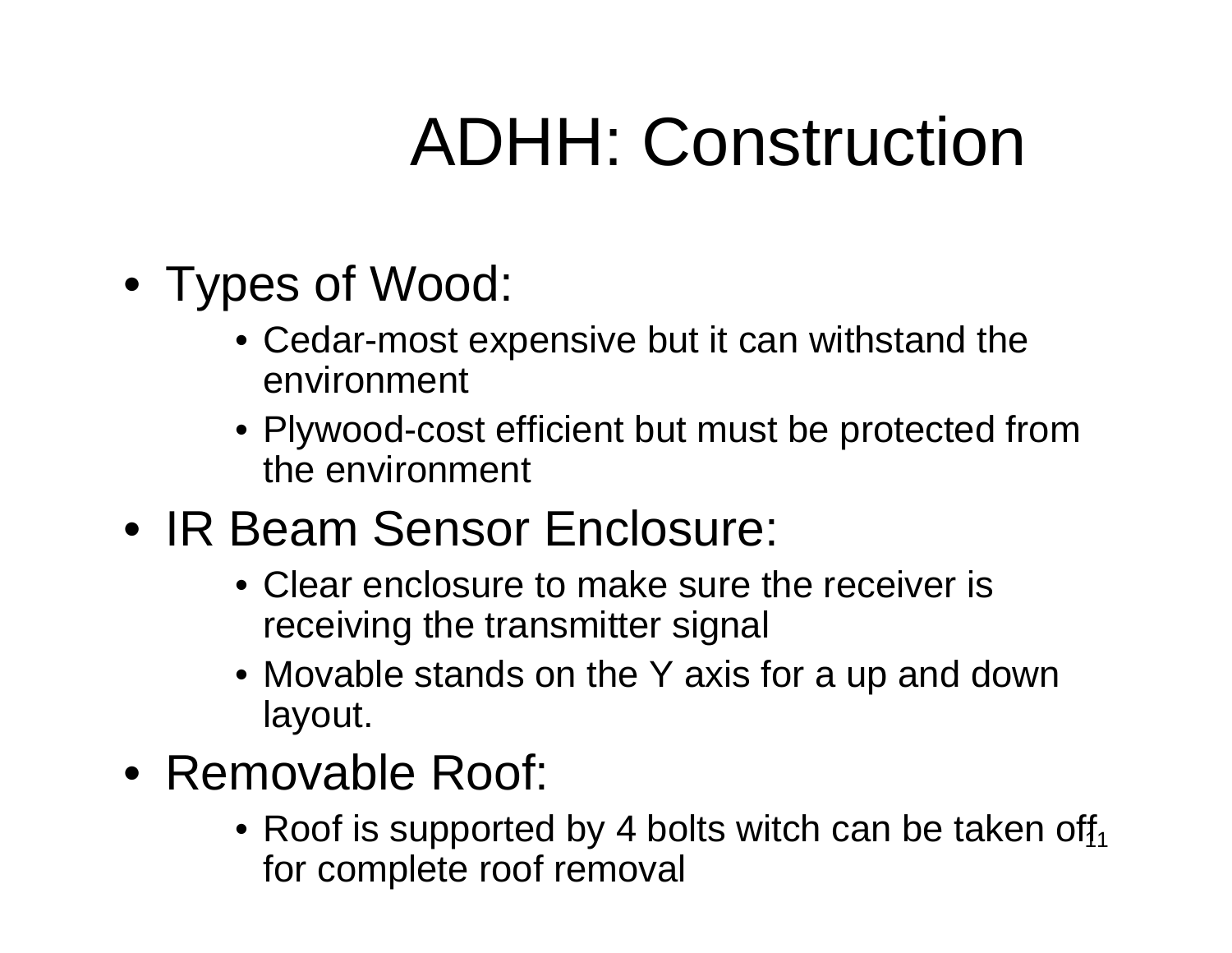## ADHH: Construction

- Easy Access Hardware:
	- The microcontroller as well as the temperature sensor are bolted to one side hardware layout.
	- Roof can open to one side to access the hardware inside without taking the whole roof out.
- Manual Switches
	- Easy access switch in front of house for complete power off
	- Side access switch to control the power on the IR sensor
- Easy Heater Layout:
	- Heater layout is on the back of the house for easy access and replacement without touching anything inside the house.

#### • Sensors Layout:

- Temperature sensor is inside the house to check the temperature inside the house.
- receiver is on the bottom left side for maximum dog detection. $_{\rm 12}$ – IR beam sensor Transmitter is on the Top Right side and the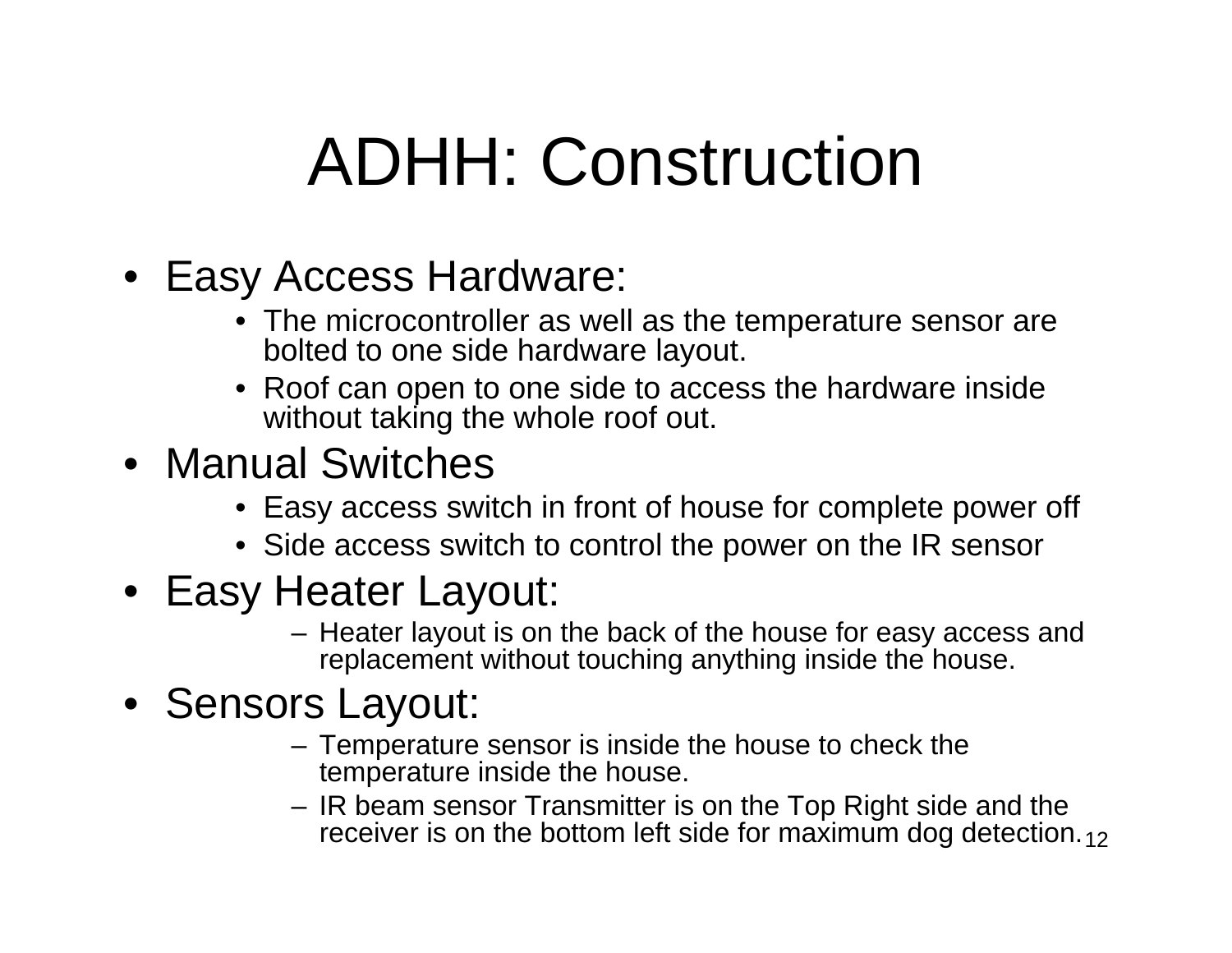#### A. D. H. H.**Marketing**



- We plan to market our product to pet stores, such as, Petsmart and Petco.
- Pet hospitals are another key place to educate pet owners.
- Partner up with local branches of SPCA.

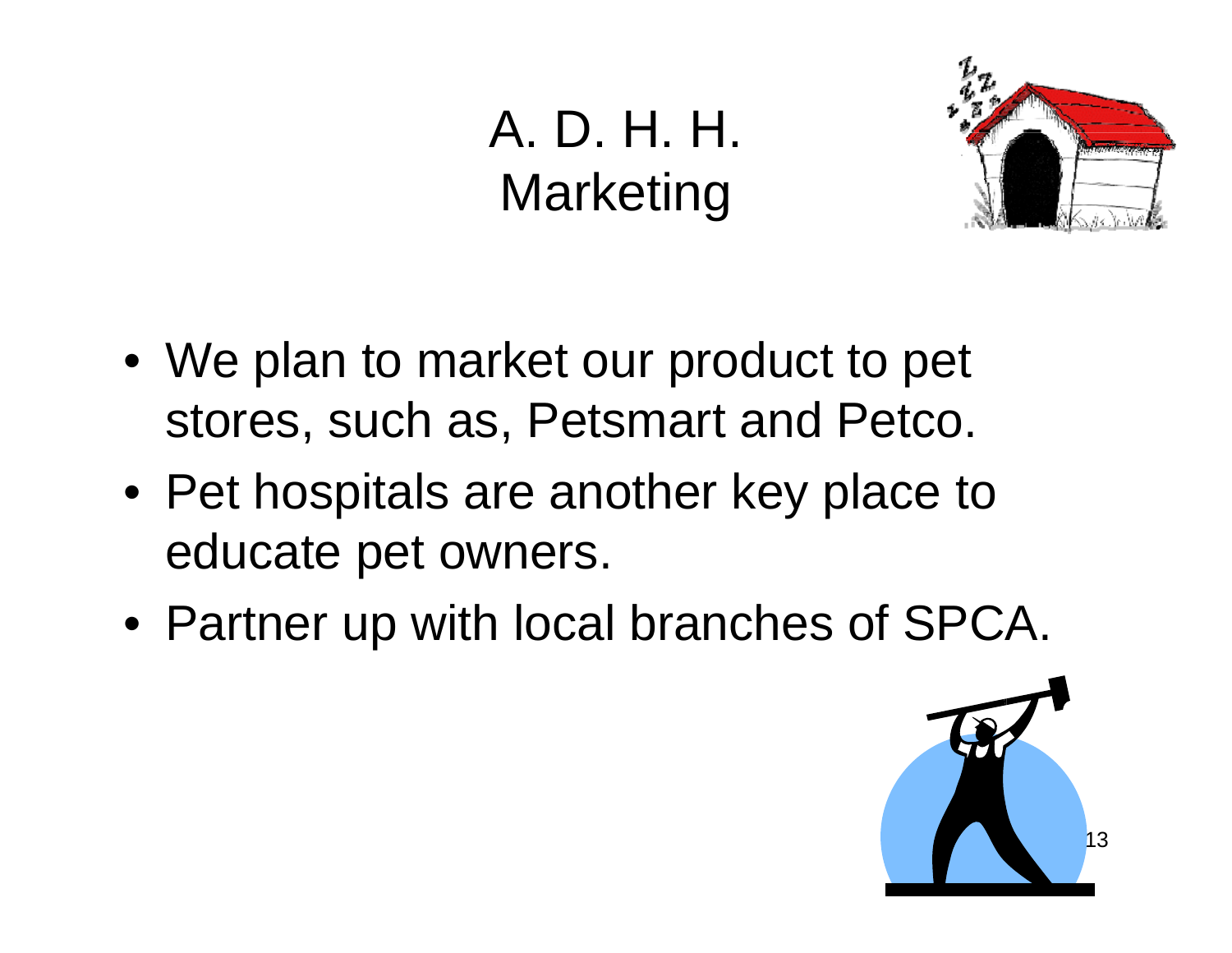#### Dog House Heater: Timeline

|                | $\ddot{\mathbf{o}}$ | Task Name                                 | Duration   | Start       | Finish           | Predecessors |                      |    |
|----------------|---------------------|-------------------------------------------|------------|-------------|------------------|--------------|----------------------|----|
| $\mathbf{1}$   | $\checkmark$        | $\boxdot$ Research and Interview          | 10 days    | Thu 1/20/05 | Wed 2/2/05       |              |                      |    |
| $\overline{2}$ |                     | Research patents                          | 1 wk       | Thu 1/20/05 | Wed 1/26/05      |              |                      |    |
| 3              |                     | Research Web Sites                        | 1 wk       | Thu 1/20/05 | Wed 1/26/05 2SS  |              |                      |    |
| 4              | $\checkmark$        | Visit Pets Store                          | 2 days     | Thu 1/27/05 | Fri 1/28/05 3    |              | <b>SHOW CONTRACT</b> |    |
| 5              | $\checkmark$        | Visit ASPCA                               | 3 days     | Thu 1/27/05 | Mon 1/31/05 4SS  |              |                      |    |
| 6              | $\checkmark$        | Visit Home Depot                          | 1 day      | Thu 1/27/05 | Thu 1/27/05 5SS  |              |                      |    |
| $\overline{7}$ | ✓                   | Visit EPO for Possible Parts              | 3 days     | Mon 1/31/05 | Wed 2/2/05 4,6   |              |                      |    |
| 8              | $\checkmark$        | $\Box$ Parts and Material                 | 11.75 days | Thu 2/3/05  | Fri 2/18/05      |              |                      |    |
| 9              | ✓                   | Pick up donated wood                      | 6 hrs      | Thu 2/3/05  | Thu 2/3/05 7     |              |                      |    |
| 10             | ✓                   | Gather Material needed to build dog house | 1 day      | Thu 2/3/05  | Fri 2/4/05 9     |              |                      |    |
| 11             | ✓◈                  | Purchase Electronic Parts                 | 1 wk       | Fri 2/4/05  | Fri 2/11/05 10   |              |                      |    |
| 12             | ✓                   | build dog house                           | 2 wks      | Fri 2/4/05  | Fri 2/18/05 11SS |              |                      |    |
| 13             | $\mathcal{L}$       | $\boxdot$ Test and Verification           | 5 days     | Fri 2/18/05 | Fri 2/25/05      |              |                      |    |
| 14             | ✓◈                  | Test microcontroller                      | 3 days     | Fri 2/18/05 | Wed 2/23/05 12   |              |                      |    |
| 15             | ۲<br>✓              | test temperature sensor                   | 2 days     | Fri 2/18/05 | Tue 2/22/05 14SS |              |                      |    |
| 16             | $\checkmark$        | test infrared sensor                      | 1 wk       | Fri 2/18/05 | Fri 2/25/05 15SS |              |                      |    |
| 17             | $\checkmark$        | test heater                               | 2 days     | Fri 2/18/05 | Tue 2/22/05 16SS |              |                      |    |
| 18             | $\checkmark$        | $\boxdot$ Build prototype                 | 30 days    | Tue 2/22/05 | Tue 4/5/05       |              |                      |    |
| 19             | ✓                   | Put components together                   | 1 wk       | Tue 2/22/05 | Tue 3/1/05 17    |              |                      |    |
| 20             | ✓◈                  | Write program                             | 3 wks      | Tue 3/1/05  | Tue 3/22/05 19   |              |                      |    |
| 21             | ✓❀                  | debug program                             | 1 wk       | Tue 3/22/05 | Tue 3/29/05 20   |              |                      |    |
| 22             | $\checkmark$        | interface hardware and software           | 1 wk       | Tue 3/29/05 | Tue 4/5/05 21    |              |                      |    |
| 23             | ۱                   | Final testing                             | 3 wks      | Tue 4/5/05  | Tue 4/26/05 22   |              |                      | 14 |
| 24             | $\checkmark$        | Presentation                              | 1 wk       | Tue 4/26/05 | Tue 5/3/05 23    |              |                      |    |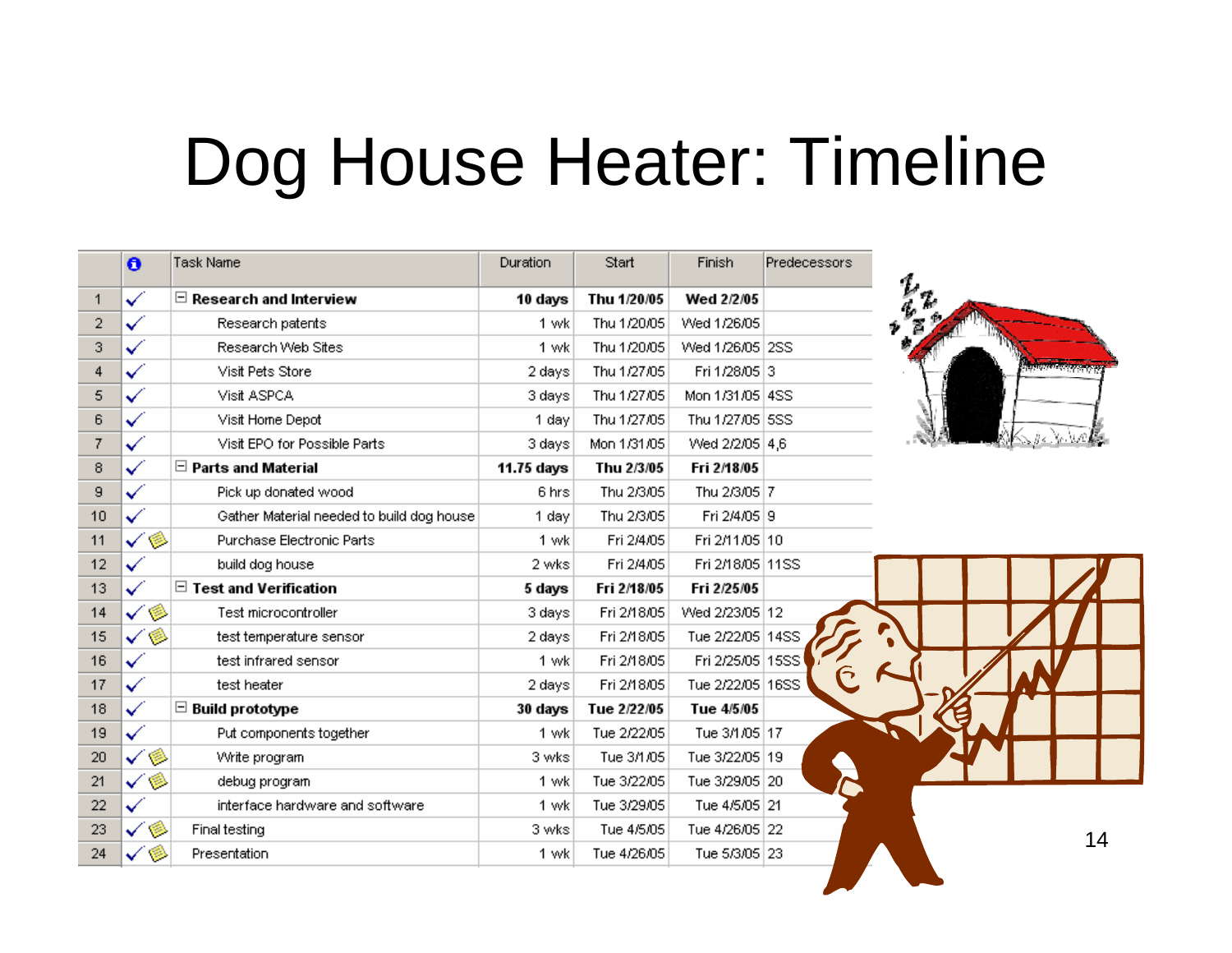#### ADHH: Final Project

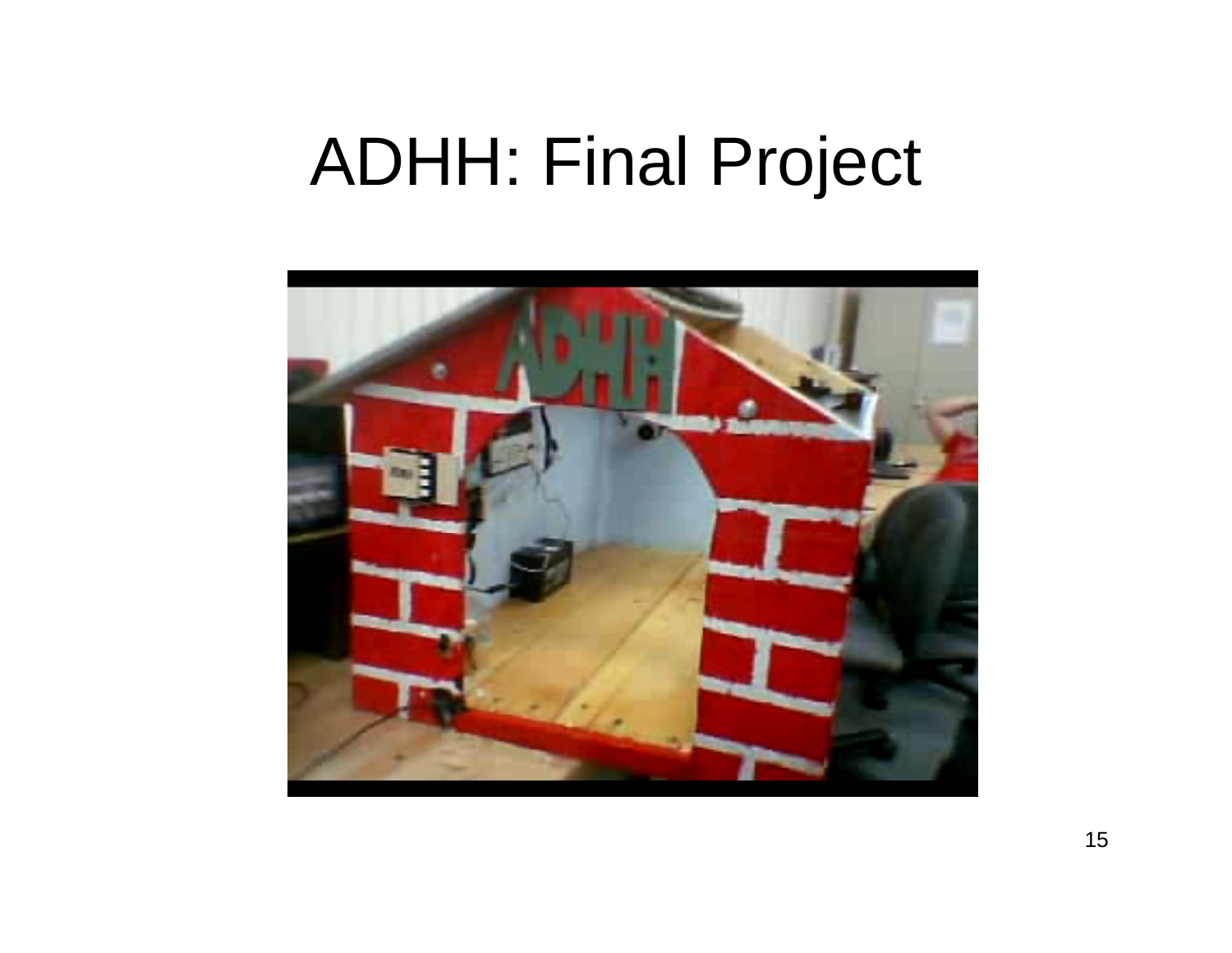# Dog House Heater Work Cited

[1] **FROZEN DOGS: Saturday, 3 January 2004**

http://www.animaladvocates.com/cgi-bin/newsroom.pl/noframes/read/4159

[2] American Society for the Prevention of Cruelty to Animals http://www.aspca.org/site/PageServer

[3] Dog House Air Conditioner Heater by Pet Coolhttp://www.atrendyhome.com/nonam10.html